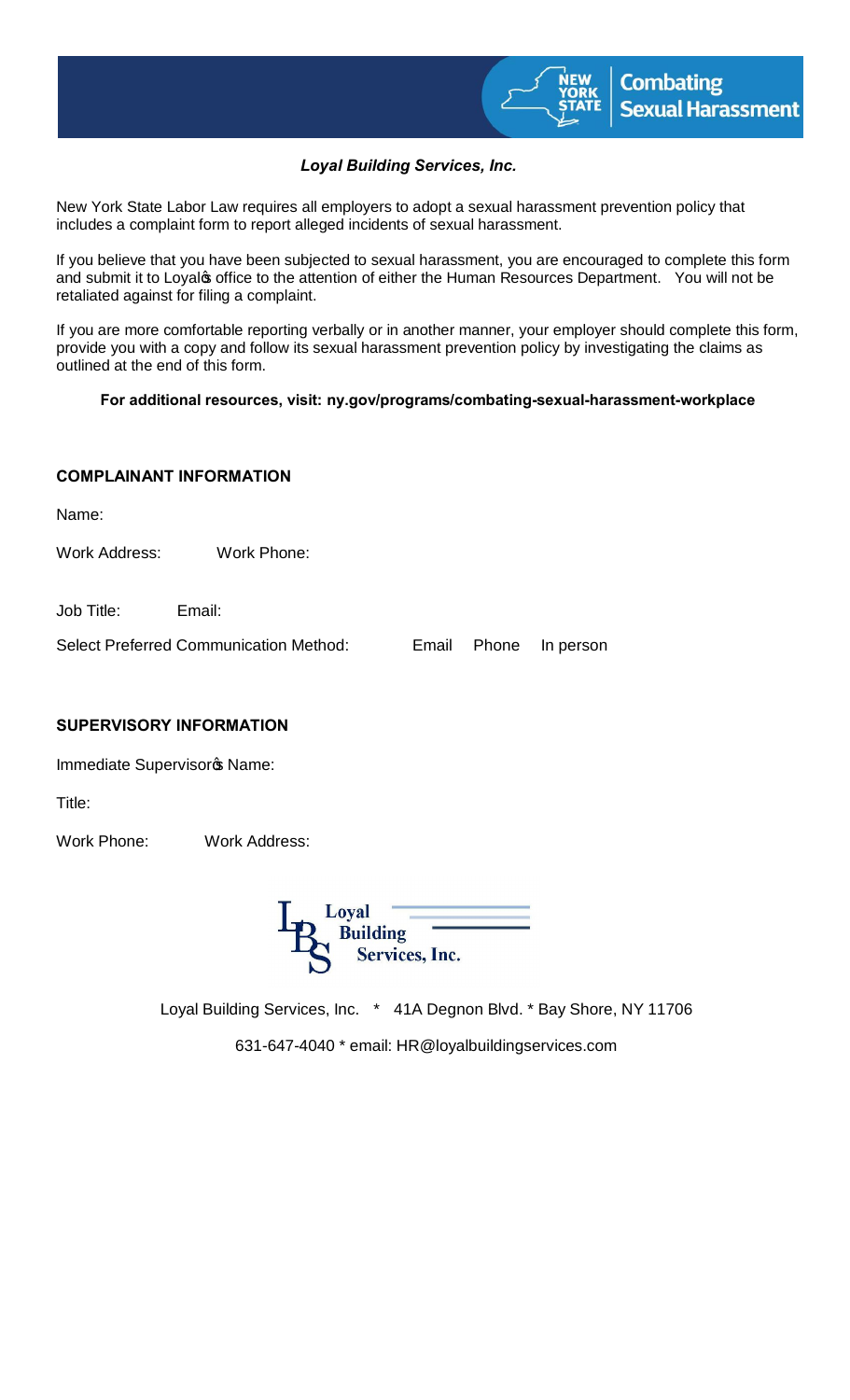#### **COMPLAINT INFORMATION**

1. Your complaint of Sexual Harassment is made about:

| Name:                                                 | Title: |             |  |       |  |
|-------------------------------------------------------|--------|-------------|--|-------|--|
| Work Address:                                         |        | Work Phone: |  |       |  |
| Relationship to you: Supervisor Subordinate Co-Worker |        |             |  | Other |  |

2. Please describe what happened and how it is affecting you and your work. Please use additional sheets of paper if necessary and attach any relevant documents or evidence.

3. Date(s) sexual harassment occurred:

Is the sexual harassment continuing? Yes No

4. Please list the name and contact information of any witnesses or individuals who may have information related to your complaint:

## *The last question is optional, but may help the investigation.*

5. Have you previously complained or provided information (verbal or written) about related incidents? If yes, when and to whom did you complain or provide information?

If you have retained legal counsel and would like us to work with them, please provide their contact information.

*Signature: \_\_\_\_\_\_\_\_\_\_\_\_\_\_\_\_\_\_\_\_\_\_\_\_\_\_ Date: \_\_\_\_\_\_\_\_\_\_\_\_\_\_\_\_\_\_*